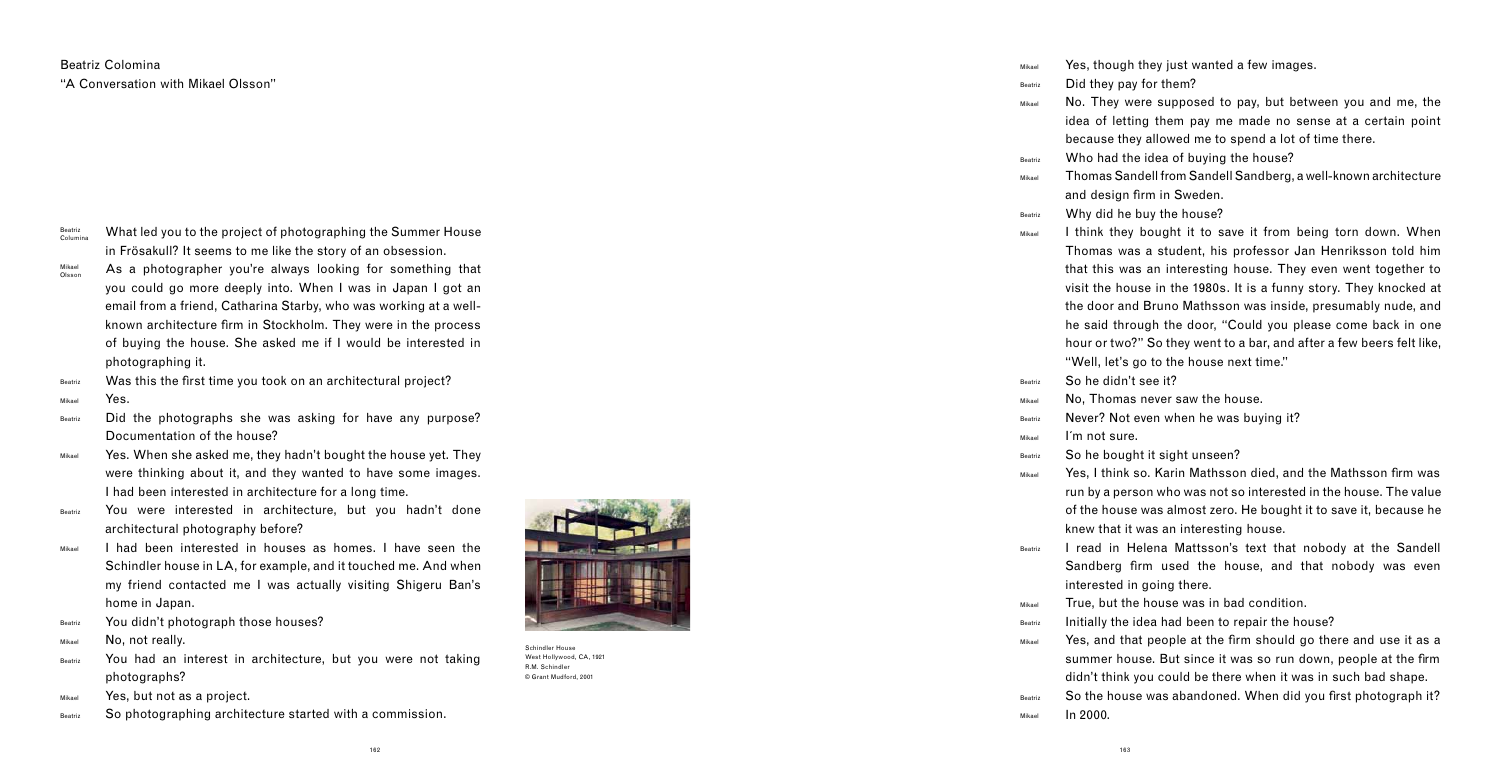Yes. When you see something for the first time, you just look at it and you really see what it is. But when you come back and start thinking, I should make a good photograph of that, then you start to think about light and everything, and then it becomes uninteresting. You are just showing that you are a good photographer. I want to keep the freshness of the first experience. If there is dirt, or if there is anything that is not perfect or correct, that's interesting to me.

- And when did they buy the house? Beatriz
- The same year. The contract was not drawn up until the summer, but they had access to the house before. I was there to take the photographs, and I thought this is more interesting than I had imagined. Mikael
- What did you think was interesting? Beatriz
- I was comparing it with other houses I knew in the world, like the Schindler House. I had read books on modern architecture, and I thought, "This house is interesting because it is in Sweden, but has similarities to those other houses." Mikael
- Specifically, what interested you? Beatriz
- The house is both beautiful and ugly. Mikael
- What do you see as ugly? Beatriz
- It is quite provocatively primitive. It doesn't flirt with you. If you look at a Mies van der Rohe house, it's just perfect, mathematic, and you already know it's good. This house you don't know if it's good or bad, if it's beautiful or ugly. But maybe ugly is a very harsh word... Mikael
- No, no, ugly is a very interesting word. Beatriz
- It keeps your attention. It is like a person, when it's just perfect it's not so interesting. Mikael
- So you are more interested in imperfections? Beatriz
- Yes. Mikael
- Was the fact that the house was run down and abandoned part of the seduction? Beatriz
- Yes. And it was also quite strange to enter the house that is the estate of a deceased person. Everything was left there. In the beginning, I almost didn't dare touch anything, but after a while I was using his cutlery while eating. I took very few pictures of the house in the beginning, because I thought I should wait until it was restored. But nothing happened. They took down the ceiling and it was down for a year and a half. During that time I didn't take many photographs. I took a few and then I realized that they were probably going to repair the ceiling, and that all the originality would be lost. So I decided we had to put it up again. Mikael
- So you could continue to take photographs? Beatriz
- Yes. In the beginning my approach was very intuitive, and after a while I became more systematic. My process was to unfold every image. I also made sketches with my small camera. When I looked through the sketches and the images, I saw new ideas I wanted to pursue. Sometimes one image could be in process for a year and a half. That's why I kept going to the house for such a long time. Mikael
- It's interesting that you talk about sketches, like an architect. What kind of camera do you use for the sketches? Beatriz

Just a small 35 mm. Mikael

Digital? Beatriz

- No, I don't use digital because the sketches might become originals. Mikael
- Sometimes they become originals? You might even prefer the sketches, as do so many architects. So you don't use digital because you prefer the quality of the film? Beatriz
- Yes. Mikael
- And what camera do you use for the ones that you call the pictures or the images, as opposed to the sketches? Beatriz
- A 4x5 camera. I was not used to the equipment in the beginning, but got to know it better. When I analyzed my images, I saw that the earlier ones had qualities that I liked more. They are not such good architectural photographs. After a while I started to take good photographs, but then I understood that's what I shouldn't do, because that's not interesting. That's only about architectural photography. What were interesting to me were the first photographs I had taken. Mikael

Less self-conscious? Beatriz

Mikael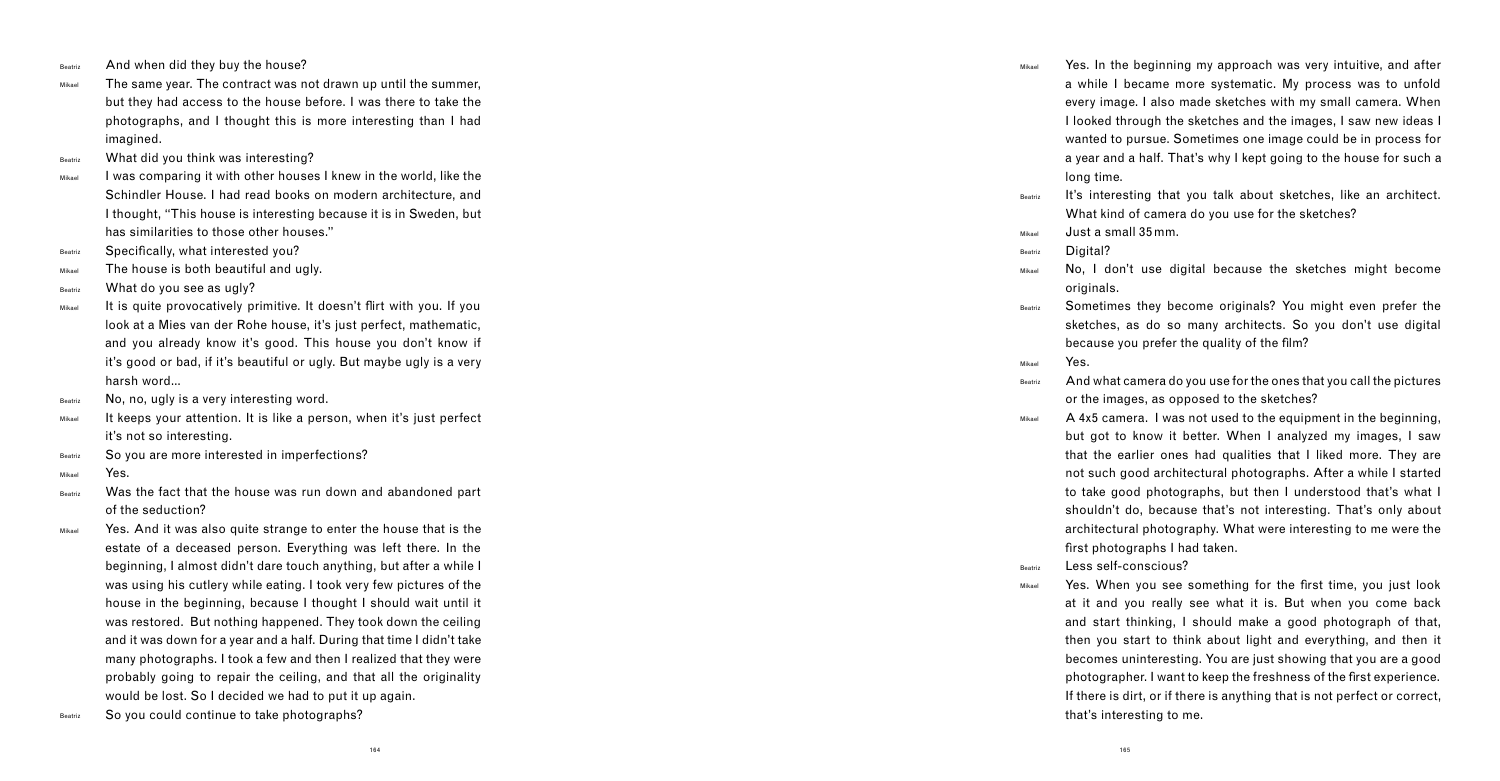Everything Mathsson designed for this house, like the furniture, is in fact a prototype. As an architect, you can experiment in the context of your house with no client to tell you what to do, and then you take these experimental designs to other situations. This is actually quite common among architects, from Eileen Gray with her E.1027 house in Cap Martin to Charles and Ray Eames with their own house in Santa Monica, California, Philip Johnson with his Glass House in New Canaan, Connecticut and countless other examples. But you are experimenting too. You investigate the house with endless tests.

In a sense, you preserve the house by preserving the sense of experimentation. And that makes your obsession with decay very particular. It reminds me of one of Bernard Tschumi's *Advertisements for Architecture* that he did in the 1970s, where under an image of Villa Savoye in a state of absolute disrepair, totally abandoned, he wrote: "The most architectural thing about this building is the state of decay in which it is." For Tschumi, the decay was the most architectural thing about Villa Savoye. Did you feel the same way about Bruno Mathsson's house?

That's an interesting reflection. I think it makes sense. The house became a studio for me. Mikael

Both. In coming back again and again to find new approaches, you are putting yourself to the test. You have to prove a lot to find new ideas. Because everything is not evident, and it takes time to really understand the relation between what is a good image and what is an interesting image. Things in the image can be good, but it may still not be a good image. This is what I realized when taking these early images in 2002 and 2003. So I kept going. How many years were you working on this project? Mikael

Yes. Mikael

The Villa Savoye Poissy, France, 1928–1931 Le Corbusier © Rene Burri/Magnum Photos 1959 *Advertisment for Architecture*

© Bernard Tschumi, 1978







Glass House New Canaan, Connecticut, 1949 From the book Philip Johnson by John M. Jacobus, Jr. © George Braziller, New York, 1962

What do you mean? Mikael



That the ruins of modern architecture have their own poetics that expose the original experiments. Beatriz

Exactly. The house was a laboratory for you as a photographer. You talked before about going deeper and deeper into the house. But is it deeper into the house, or into yourself? Beatriz

- So you like the imperfections, the dirt in the house for example. And then you like to take imperfect photographs of this imperfect house. Beatriz
- I like the dirt to be there, and I actually put dirt there sometimes. Mikael
- Is the dirt and the abandonment crucial to what attracts you to this house? Beatriz
- It's part of the story of the house. Mikael
- So you're interested in telling the story of the house, and the story includes abandonment. But don't you think that this abandonment, this decay, is also something you invariably latch onto? Your photographs show a deep interest in decay, in all the detritus of modern living. Beatriz
- You can find abandoned houses everywhere, for example Villa Savoye, Farnsworth, I guess? Mikael



- Yes, they were also abandoned at a certain point. But what is the difference? Beatriz
- Here, you have a place that was only ever used by the architect, with all the belongings still there. Mikael
- The house is like the ghost of Bruno Mathsson. Beatriz
- Yes, and it's also the story of Sweden in a concentrated way. Mikael
- What do you mean? Beatriz
- The belongings and household are a part of modern Swedish living. Mikael
- Yes, the architect's house is a laboratory for ideas of modern living. Beatriz

Beatriz

Beatriz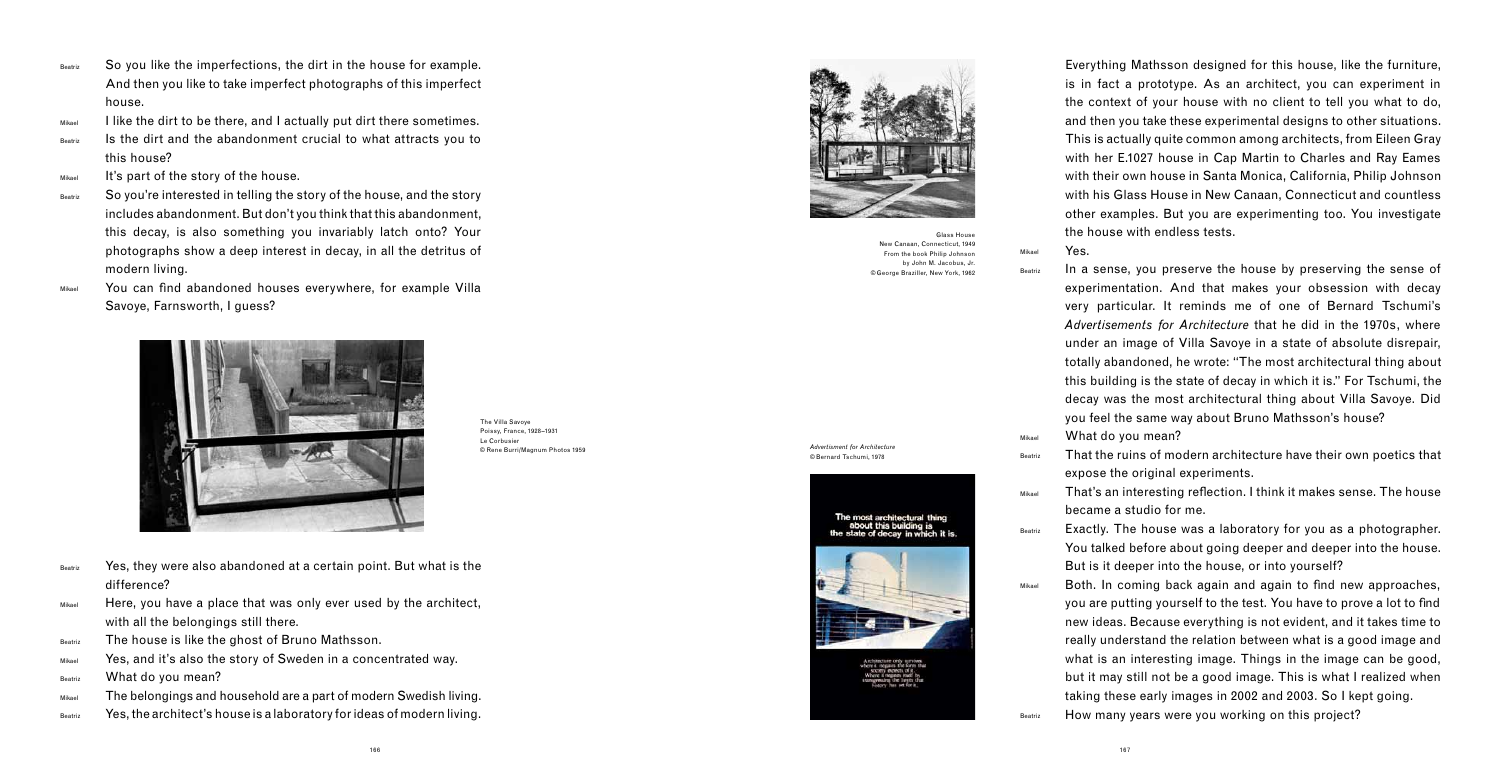- About 6 years. For Bruno Mathsson the house was a laboratory, and it became a laboratory for me too. Mikael
- Yes, that's exactly what I'm getting at. You also began to use the house as a laboratory, which takes you deep into the mentality of architects. Have you done the same kind of effort of going deeper and deeper, and staying on one subject for a very long time with any other subject? Beatriz
- In 1992, I did this other project on the harbor in Gothenburg, in the dry docks where they repair ships. But I quit that project because I realized that I was doing photography that had already been done. I didn't find a way to go further. Mikael
- Do you think that if you had stayed longer on the Gothenburg project something eventually would have come of it? Beatriz
- Probably. But at that time I didn't see the potential. The subject and my approach were quite traditional. Maybe this house project is also traditional, but the subject is more personal. Mikael
- So the subject itself has to provoke experimentation. Tell me a little bit about the process. Beatriz
- I am trying to provoke myself into new situations. Sometimes it becomes interesting and sometimes less. In this case, I took some pictures and one of them was published in a magazine called *Arkitektur*. Mikael
- And then what happened? What provoked you to get back to the house? Beatriz
- I contacted one of the owners, Thomas Sandell, to say that I would like to continue, and hoped that would be okay. And he said yes. He is very interested in photography himself, and he liked my images. So he gave me the keys. Mikael
- And would you go there by yourself to take pictures, or was there somebody with you? Beatriz
- Mostly I was there by myself, but I had an assistant with me sometimes. I was very careful not to invite people to the house because it was not my house. Mikael
- Were you staying there, living there? Beatriz
- Yes, I stayed there sometimes. Mikael
- Was it always in the summer, or did you also go in the winter? Beatriz
- All year around. It's peaceful there. To observe and to photograph the place is very meditative. Mikael
- A kind of Zen experience. Beatriz
- When I enter the house my senses are activated. It's fantastic. Mikael
- So this is your encounter with the house, alone. Beatriz
- Yes. Mikael
- How long did you stay in the house each time? Beatriz
- Normally one or two days. Sometimes I was there for an hour, and I felt like I couldn't do anything and I wanted to go home. Maybe it was too cold. The longest I stayed was about a week. Mikael
- One week in the house, taking pictures? How did you go about it? Usually, when I am working I focus on one subject, and I try to understand how I can get close to it. And I let the camera stand there, take some Polaroids, and go for lunch, or a run, and then Beatriz Mikael
	- I come back and realize how I want to make the composition.
- You were taking Polaroids too? Beatriz

Yes, just to see. Mikael

- And understand? Beatriz
- Yes. I wanted to get it. You are there, put on your jogging shoes, and then go for a run, for about an hour and a half, and then you come back and it's great. Mikael
- In a way, you maintained the spirit of the house. The house is like a tent for exercise and healthy outdoor living. You were running rather than just sunning like Bruno Mathsson. But you kept the spirit of the modern house–work, health and exercise. Beatriz
- I'm a very sporty person. I remember there was this very hot summer week in Sweden. I went down to the beach, played volleyball, swam and then went back to the house and ate some fruit salad. It was really nice. Mikael
- And all this while you were staying alone in the house? Usually I was alone. Beatriz Mikael
- So how many times a year do you think you were going there? Beatriz
- I don't know, maybe thirty. Mikael
- Did you live nearby? Beatriz
- It takes me an hour and a half to get there. Mikael
- So you could go and then come back easily. Beatriz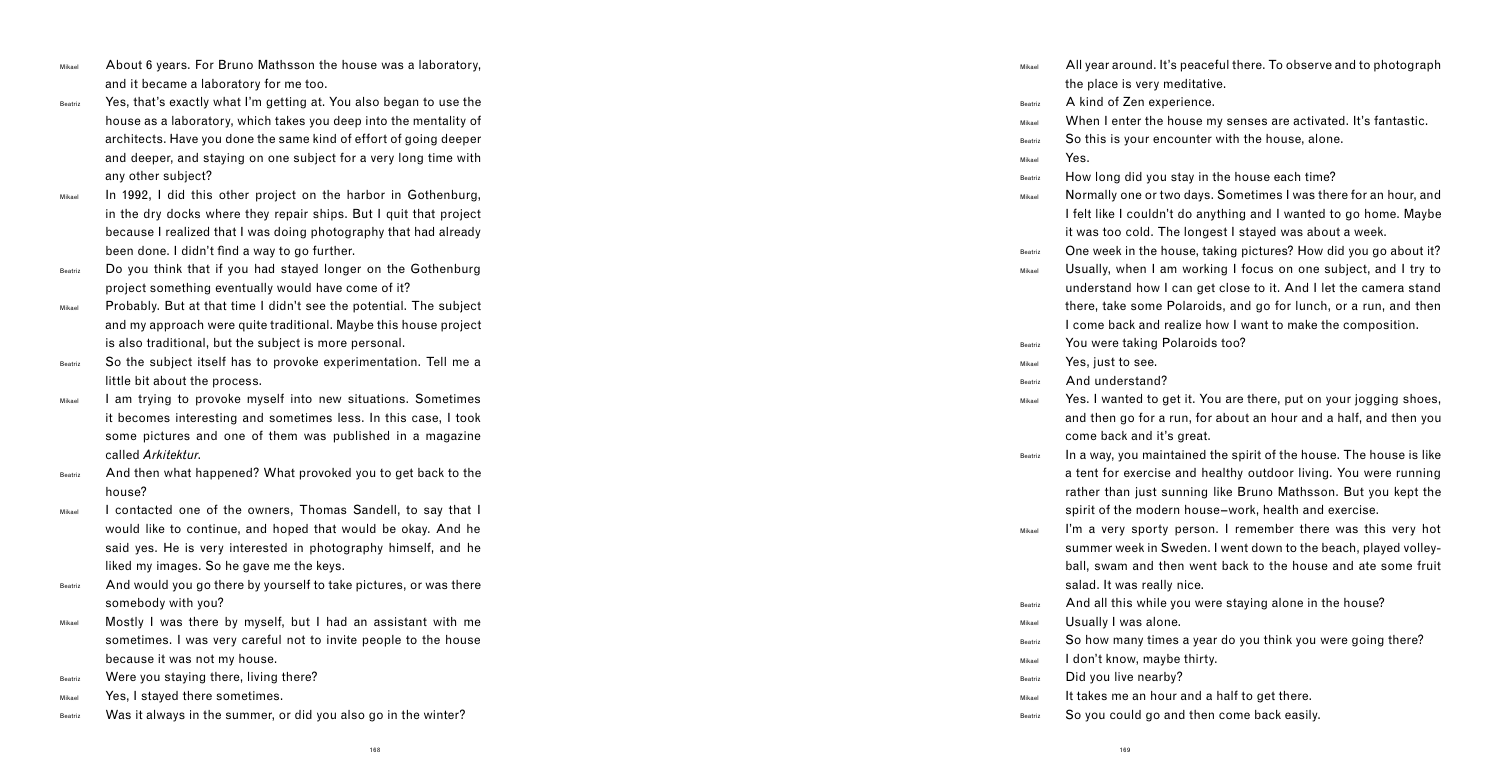- Yes. But sometimes, my mood changed when I arrived there, or I thought, maybe I will get into the mood when I arrive, but it didn't happen. Sometimes the problem wasn't me. The house could be so beautiful, but at the same time it could be so ugly. The climate could be very harsh, and when the weather was bad outside, it could be even worse inside. Very humid, like in abandoned houses, even ice on the floor. Nature had taken it over. Mikael
- Because it's a house for the summer, right? How long is summer in that part of the country? Beatriz
- Three months. But it could be very unstable. It sometimes still snows in March and April. One of the images with snow was the last image I took. Mikael
- And what month was that? Beatriz
- That was in January. I went down there just to see. I had stopped taking photographs already. The weather was beautiful and I decided to take a trip to the coast. The coastline was covered with snow, very unusual in this area. Just before leaving home, I thought maybe I should take my camera with me. Then I went to the house, and saw that the courtyard was covered with snow. And I didn't have a really good image of that space, so that was just perfect. I'd never seen that before, in six years. Mikael
- So it's with that image of the summer house snowed in that the project ends. Beatriz
- Exactly. Mikael
- What months did Bruno Mathsson go to the house? Beatriz
- Just for July and August, I guess. Mikael
- Did you develop any interest in how Bruno Mathsson used the house? Beatriz
- Yes, I talked to neighbors a lot. Mikael
- Was that part of going deeper and deeper into the house? Beatriz
- Yes. To learn the story of the house was to get new images to make. You wanted to know everything. Mikael Beatriz
- Yes, I have one image with a flash, if you remember. It was in the sunbathing courtyard, and I got this idea because I had learned that he slept outdoors. So the idea was that he just woke up in the middle of the night. Flash! Mikael

| <b>Beatriz</b> | So you absorbed this story into an image. How about the archive?    |
|----------------|---------------------------------------------------------------------|
|                | Did you go to the archive of Bruno Mathsson for inspiration?        |
| Mikael         | There is no Mathsson archive, but I visited the company.            |
| <b>Beatriz</b> | Do you really have an interest in Bruno Mathsson, or is it just the |
|                | house?                                                              |
| Mikael         | I don't know. [laughter]                                            |
| Beatriz        | So that means no.                                                   |
| Mikael         | Not really.                                                         |
| Beatriz        | Only as far as it gives you a tip as to what to photograph in the   |
|                | house.                                                              |
| Mikael         | Yes. He really didn't interest me so much as a person.              |
| Beatriz        | The house is more interesting than the architect.                   |
| Mikael         | Yes.                                                                |
| Beatriz        | How about the lifestyle provoked or supported by the house?         |
| Mikael         | It's about how the house reacted to me.                             |
| Beatriz        | Reacted to you, or you to the house?                                |
| Mikael         | Both.                                                               |
| Beatriz        | So you think a house reacts to you too. I think that is a beautiful |
|                | idea. Can you explain more?                                         |
| Mikael         | [laughter] I think his house likes me.                              |
| Beatriz        | His house likes you? The house is alive?                            |
| Mikael         | Yes. I'm a part of it.                                              |
| Beatriz        | You are part of this house? In love with this house?                |
| Mikael         | Yes.                                                                |
| Beatriz        | Bruno Mathsson had another house, too, that you have also done      |
|                | a series of photographs of. What is it called?                      |
| Mikael         | Södrakull near Värnamo, Sweden.                                     |
| Beatriz        | Södrakull. How did you come to photograph that house?               |
| Mikael         | It was quite funny because one day I was in Frösakull, taking       |
|                | pictures. I had an idea of an image I wanted to take, but there     |
|                | was too much wind. The area is near the coast. So I said to         |
|                | myself, I should wait for tomorrow, or go somewhere else. And       |
|                | then an architect who was passing by told me that I should see      |
|                | Mathsson's other houses. So I decided on that windy day to go       |
|                | there.                                                              |
| Beatriz        | What year was that?                                                 |



FK01.2006 © Mikael Olsson



FK14.2004 © Mikael Olsson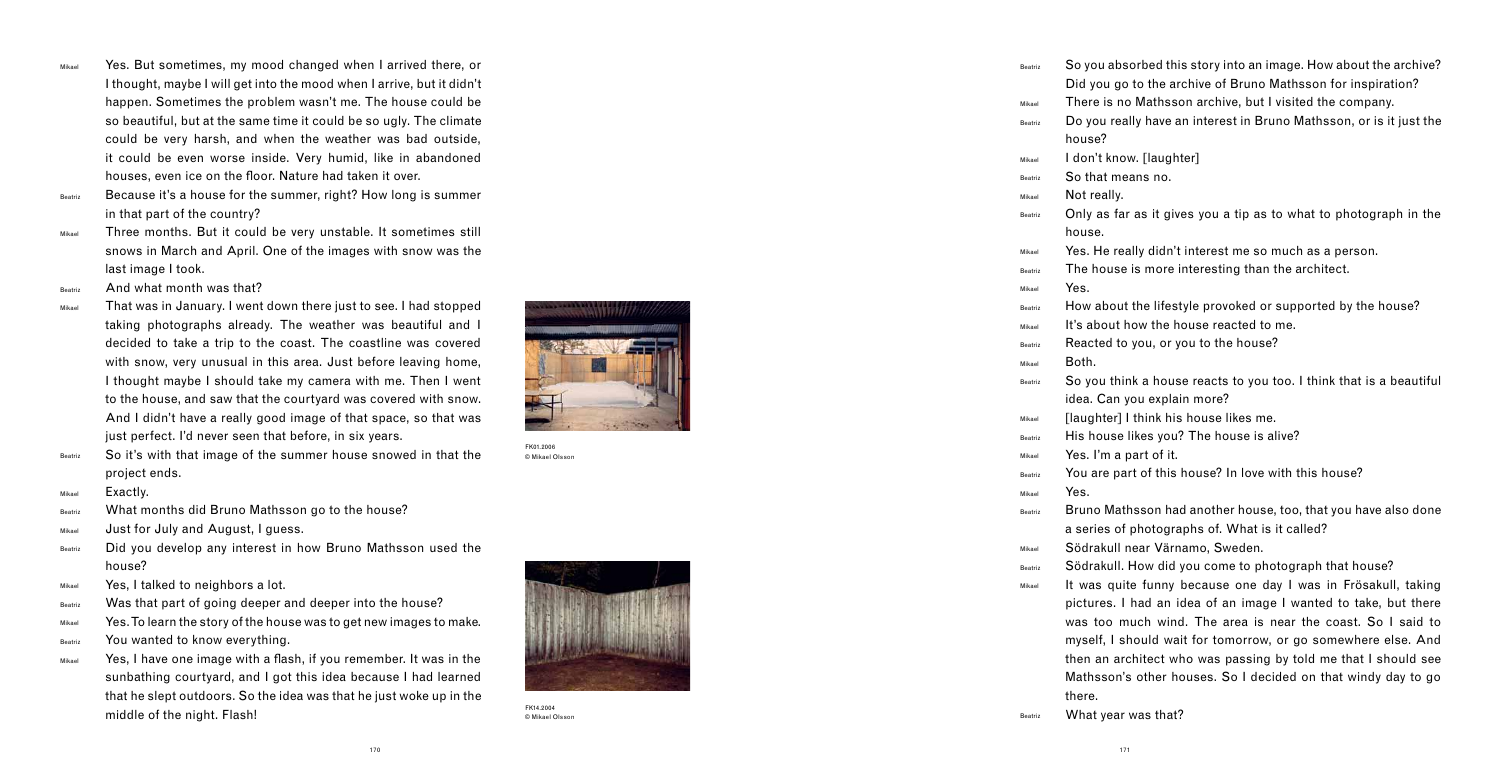- In 2001. I went there and it was abandoned. The same day I also passed by a small town called Kosta, looked at a row house by him. I was astonished that it was nearly a ruin. I was shocked. Mikael
- Three abandoned houses. Beatriz
- Yes. Mikael
- What did you do about the row house? Beatriz
- I made a film of it. Mikael
- $A$  film? Beatriz
- Yes, me and my friend Andreas Roth made this film together. We shot it on S16 with static takes with an electronic soundtrack by Carsten Nicolai. Mikael
- Why did you make the film? Beatriz
- It's a story about Sweden. We mostly wanted to test some ideas about film. Mikael
- Well, you always say it's a story about Sweden, but what about it is Sweden? Beatriz
- I feel that we don't take care of our history. I thought it was quite incredible that three of his houses, two of them built for himself, were in disrepair. Mikael
- It's common actually. There are many houses by famous architects that are abandoned. What matters is that you were the one who became obsessed with this house. I too became obsessed with an abandoned house, Eileen Gray's E.1027 in Cap Martin, and it became a major project for me for many years. I think for you the question of the decay is particularly important, or perhaps it is the abandonment that is the issue, because you sometimes talk about it as if they had abandoned a child or an old person. You feel it personally. There is some sadness about it. Beatriz
- Because it's alive. Mikael
- Exactly. And when did the project of photographing Södrakull start? The first day I went there, in 2001. Beatriz Mikael
- The very first day? Beatriz
- Yes. Mikael
- And did you take any pictures of the row houses you saw the same day? Beatriz
- I just took sketch shots of the row house. I thought I shouldn't do Mikael



Beatriz Colomina at E.1027 Roquebrune-Cap-Martin, France Eilen Gray © Carmen Bonell, 1995

E.1027 Roquebrune-Cap-Martin, France, 1926–1929 Eilen Gray © Txatxo Sabater, 1995

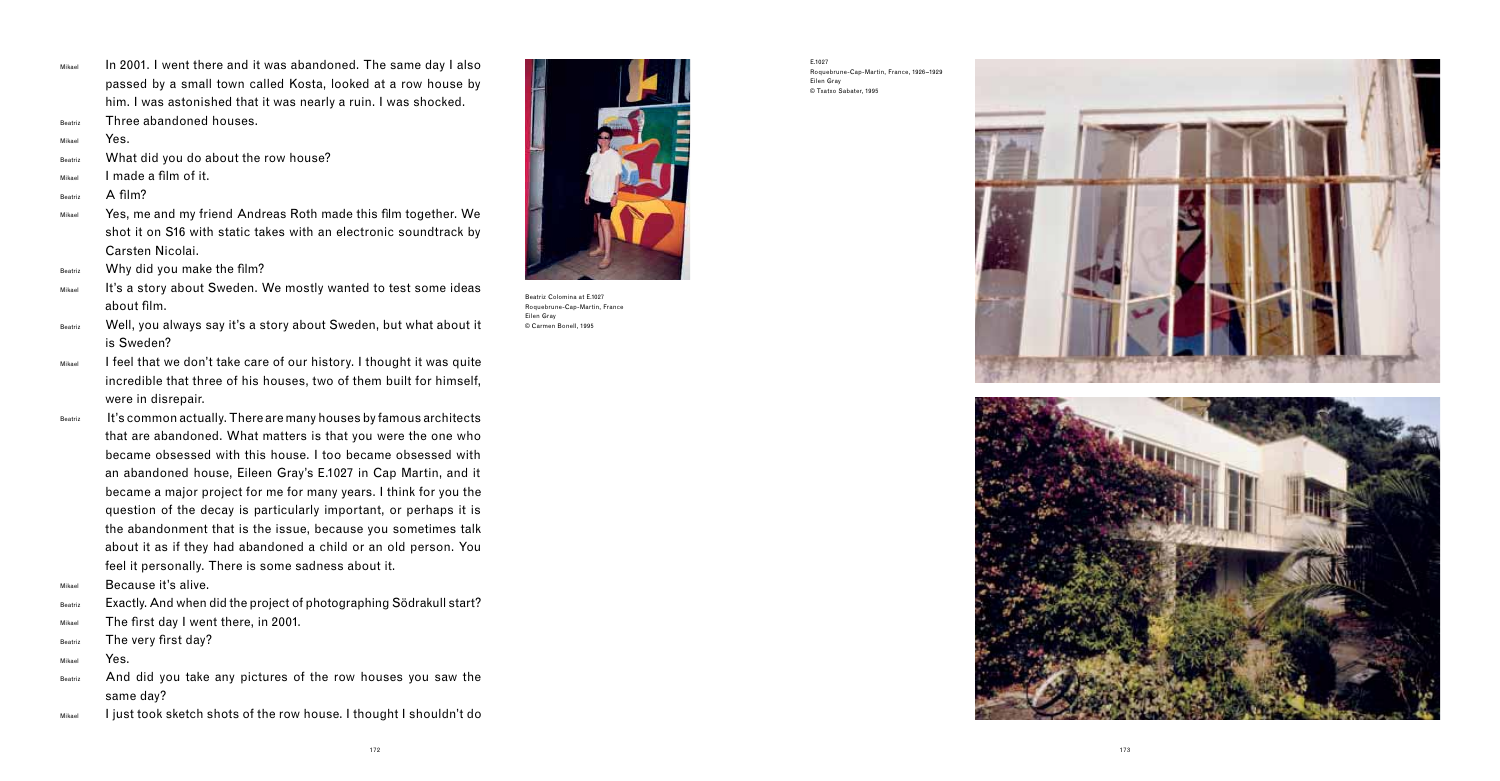anything. Why should I tell the story of all Mathsson's houses? The idea about the film came later.

- You only felt like you had to tell the story of two of the three projects. Was it because those are the houses where Bruno Mathsson actually lived? Beatriz
- I was interested in his homes in this kind of state. I began taking kind of sneaky images of Södrakull through the curtains. Mikael
- That's a completely different approach. Why? Beatriz
- In Södrakull nobody had invited me. Mikael
- Who are the owners? Beatriz
- The Bruno Mathsson firm. Mikael
- So the Södrakull house was also owned by the Bruno Mathsson firm? And they did not have any interest in it either? Beatriz
- I don't know. But they realized they should save that one. They eventually restored it, but not in the original way. Mikael
- Are you interested in the question of preservation? Beatriz
- I don't know if I'm really interested in preservation of buildings. For me it's more about collecting ideas and memories. Mikael
- How do you preserve them? Beatriz
- In my pictures. Mikael
- Right, so you don't believe in architectural preservation, you believe in preserving architecture through photography. Beatriz
- Yeah, and I hope my photographs will contribute… Mikael
- Ideas for preservation? Beatriz
- I don't know. Mikael
- Ideas for architecture? Beatriz
- Hopefully. [laugh] Mikael
- In Frösakull you were introduced to the house and your photographs took loving care of the house. Your role at Södrakull was completely different. You were a voyeur. Beatriz
- Yeah, the photographs were… Mikael
- Voyeuristic? Beatriz
- Yes. Mikael
- So all the images of Södrakull were taken with the smaller camera? Beatriz
- Most of them. Mikael
- Even the ones that show the house from the distance? Beatriz



| Mikael         | No, those were taken with my 4x5 camera.                             |
|----------------|----------------------------------------------------------------------|
| Beatriz        | But the ones where you are peeking through the curtains were         |
|                | made with a small camera.                                            |
| Mikael         | Yes.                                                                 |
| Beatriz        | Also you can be undetected, because the camera is very small.        |
|                | Did anybody see you taking those pictures?                           |
| Mikael         | No. I don't think so. There are only a few houses nearby and the     |
|                | house was just overgrown. It was obvious that nobody had looked      |
|                | after the house for a very long time.                                |
| Beatriz        | Were you thinking it was better that nobody saw you?                 |
| Mikael         | It didn't matter.                                                    |
| <b>Beatriz</b> | Did you go many times to this house, too?                            |
| Mikael         | Five, six.                                                           |
| Beatriz        | When did the project stop?                                           |
| Mikael         | In the spring of 2002.                                               |
| Beatriz        | And what made you stop?                                              |
| Mikael         | One day I went there, and the building had been restored into        |
|                | something different. But really after I got the idea of taking these |
|                | images the way I did, I thought that's it.                           |
| <b>Beatriz</b> | Frösakull was recently bought by a Swedish/American couple.          |
| Mikael         | Yes, in 2006.                                                        |
| Beatriz        | Have you been back to the house and photograph since they            |
|                | bought it?                                                           |
| Mikael         | No.                                                                  |
| Beatriz        | Why? Were you no longer interested?                                  |
| Mikael         | No. The thing is that I tried to stop before. I understood that this |
|                | was not, if you like, healthy.                                       |
| Beatriz        | You are talking as if it was a drug addiction and you had to go to   |
|                | rehab.                                                               |
| Mikael         | I like the idea of how deeply can you go into something, because     |
|                | you never know what's next. I remember once when I was running       |
|                | a marathon, and after 25 km I got this runner's high that lasted for |
|                | the rest of the race. When you enter that kind of zone, you realize  |
|                | that you can go to the next level, and that's what I wanted to do    |
|                | in my work too.                                                      |
| Beatriz        | So you got a runner's high from this house too, but at some point    |

SK12.2002 © Mikael Olsson

174 175